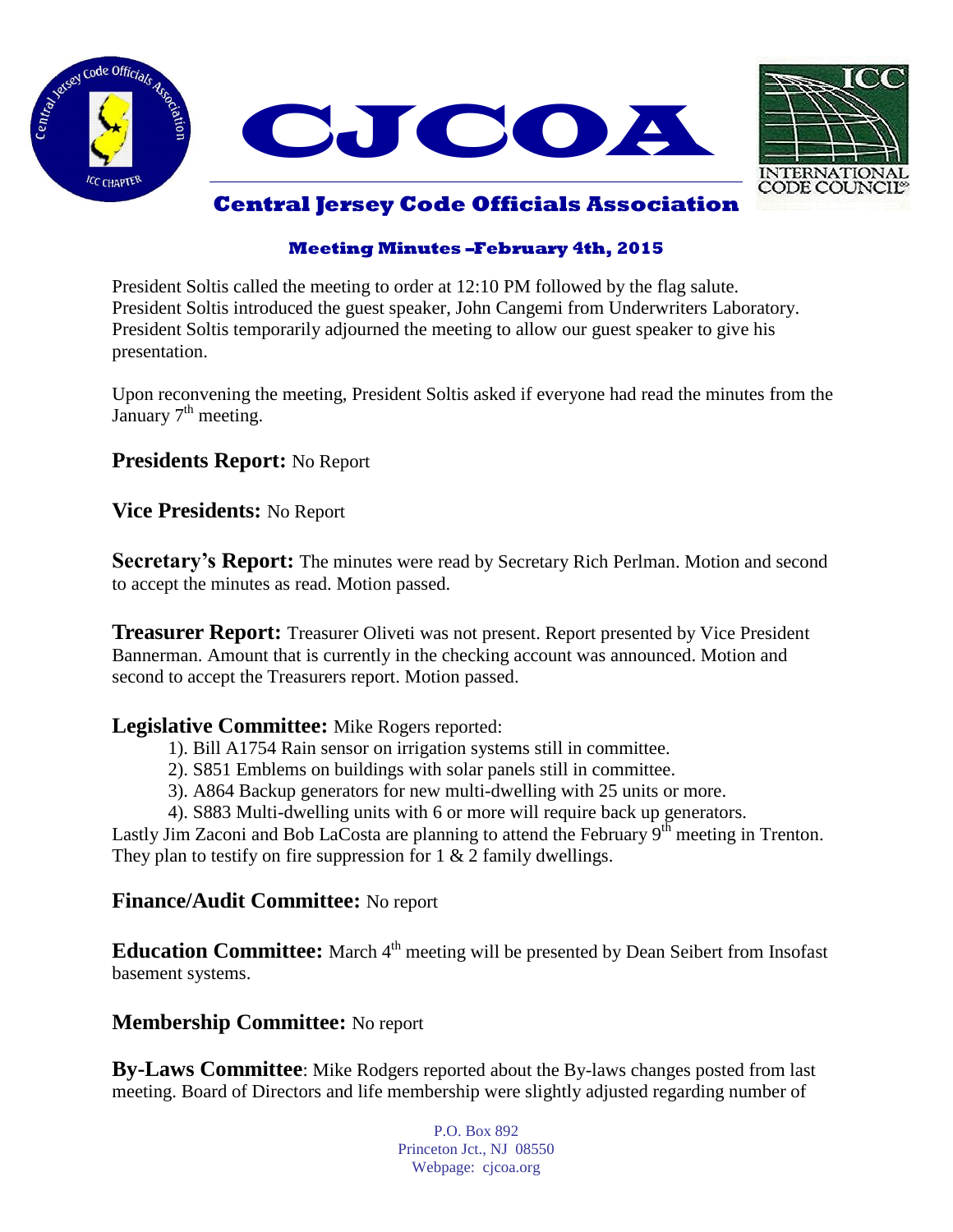members on the executive board. Life members are to be members in good standing. Motion and second to accept.

## **Historical Committee:** No report

**Good & Welfare Committee:** Lonnie reported that Bill Pickel will to return to work in early March; Frank Oliveti is out today with minor surgery. Thank you letters received from Dennis Micai Director of Trenton Area Soup Kitchen and Catherine Di Costanzo President of The Sunshine Foundation thanking CJCOA for their generous support.

### **Public Relations Committee:** No report

**Code Change Committee:** Mike Rodgers reported there will be amendments to the 2015 IBC regarding number of exits in child care facilities. Rich Soltis reported on the permit extension act. President Soltis reminded everyone that code change proposals must be in by March  $6<sup>th</sup>$  2015. Tom Polino reported that the Plumbing sub-code committee is looking to adopt the 2015 National Standard Plumbing Code.

### **Nominating Committee:** No report

### **Scholarship Committee:** No report

**Website Committee:** Up and running

**Golf Committee:** Mike Rodgers reported that the Golf outing will be May 13<sup>th</sup> 2015

### **Ad-Hoc**

- **Building Safety Week:** May  $6<sup>th</sup>$ ,  $7<sup>th</sup>$ ,  $8<sup>th</sup>$ , at Bally's Casino Atlantic City
- **DCA/UCC:** No report
- **NJBOA:** John Fiedler reported that the executive board meeting will be February 11<sup>th.</sup> Next regular meeting will be February  $25<sup>th</sup>$  at Snuffy's in Scotch Plains. Last meeting was cancelled due to weather. CJCOA will be hosting the NJBOA meeting March  $25<sup>th</sup>$  at Mercer Oaks. All CJCOA members and Technical Assistants are invited. Topic will be "Ethics". CEU credit is available.
- **ICC:** Rich Soltis reminded everyone to have their governmental members designated by early March; this is for group A changes for the 2018 IBC, IRC, IMC, IFGC and IPC.